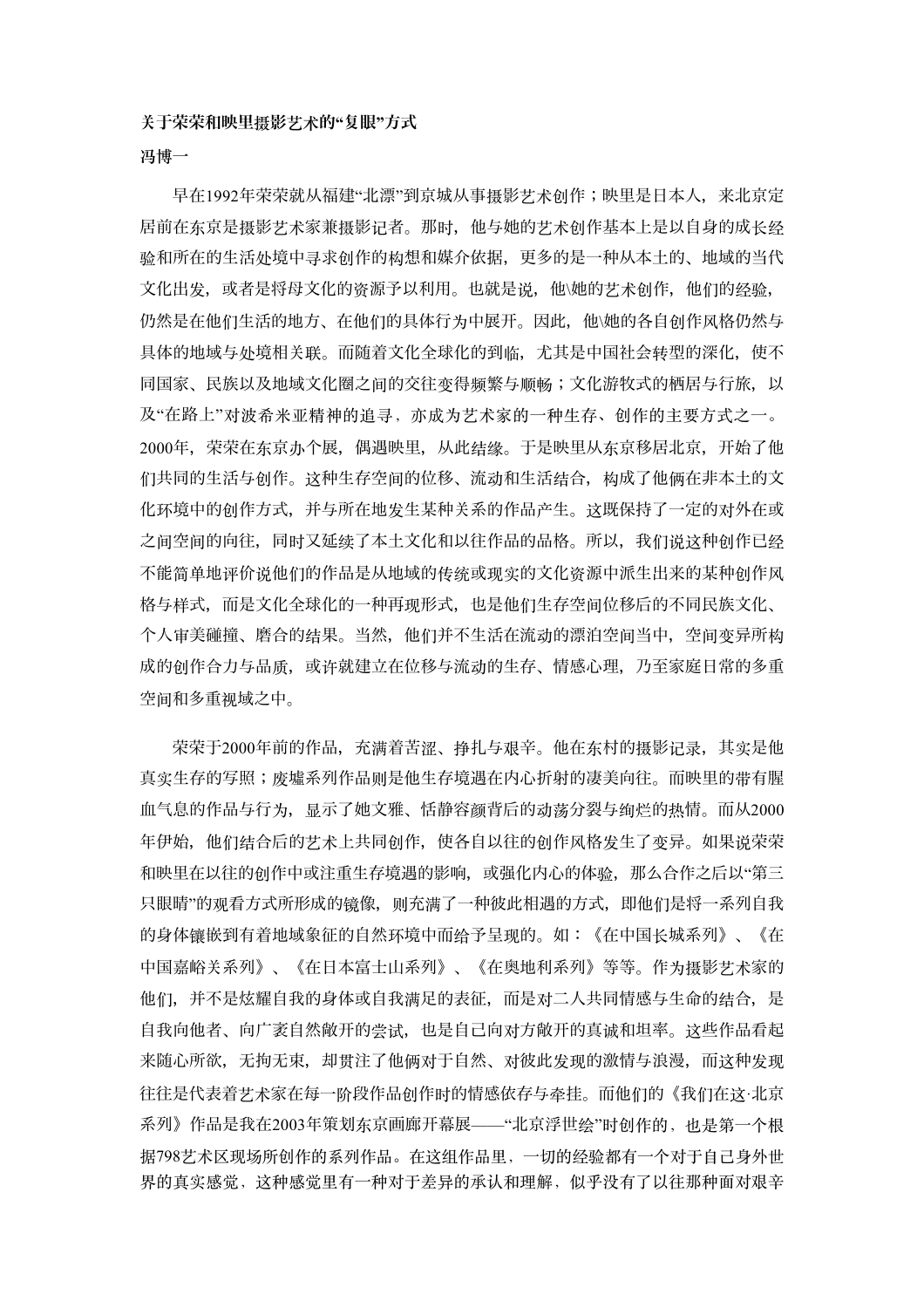处境时的焦虑或悲愤情绪。文化的多样性和差异性不是一种痛苦的来源,而是一种了解和 认知的前提,一种新的对话前提。这种新的创作意识使得他们能够超越对于彼此的"俯视" 和"仰视"的心态,而进入一个"平视"的新阶段——在相互尊重的基础上,无意为之的水到 渠成的形成过程。对于他俩来说,这"异"和"同"都打开了新的空间,他们用"复眼"的镜头 拍摄出了他们的彼此,他们与自然、与栖居地景观的一次次相遇。一方面,合作的方式使 这些作品有着浪漫的外表,但画面的情境和叙事本身的语境对这种浪漫性又进行了颠覆, 从而解构了他们以往各自的记忆、梦境和想象,并以惟美浪漫的语言方式,反映了他们在 一起的目光所及和自然与现实的另一侧面。他们的这䝅相遇、这些牵联的景致,让我们发 现这个世界多样性的诗意和美丽。另一方面,他们又把我们拉回到曾经的现实居住地。在 《六里屯系列》中,他们通过自身的躯体而把"个人"在当下社会中的命运与城市化进程中 的拆与建,做了强化的的诠释与直接的呈现,也是对自己所赖以安身立命境遇的某种绝望 的诉求。被扭曲,而可又不同程度地反扭曲,这正是他们自由栖居的向往与被迁徙被摆弄矛 盾冲突的视觉显影。将私人空间与社会现实空间进行并置,将他们曲卷的躯体给予重叠, 意味着真实与虚构成分的组合,也构成了这一系列摄影作品的复调——它基于现实的荒 诞,同时又有所超越。这是纪实性拍摄相对应的社会学的书写,这种艺术的转换与提升象 征了他们䐾勘现实与记忆的方式,它使艺术上升到主体,而使社会现象退居到注脚的位 置。因此,他们合作的摄影语言所表达的意义不仅在于用一种新的视觉观念和手段表现这 一现实,还在于为他们自己的生存空间记录了他们的精神和情感的历史。

身体和艺术具有一种不解之缘,而摄影艺术总是一个有关光线、色彩、质感的视觉逻 辑,一个超概念的普遍存在的表现,一个通过表现身体而传达不可言说感受的影像话语。 解读荣荣和映里合作的摄影艺术,他们的自我身体是始终贯穿于他们复眼式创作的主要媒 介之一。艺术家将身体作为创作的题材早已有之,那是自我的一䝅直接而集中的表现。不 同时代的变迁和对身体的认同、诉求,甚至意识形态都会有意想不到地自动显现。《荣荣 &映里2005年系列》中,他们的身体与他们的精神是一䝅"之间"䎔系。身体空间是精神居 住的空间,思想所支配的身体,对思想而言并非只是对象中的一个,也并不仅仅依附于单 一的自我,而是依据他们双重的身体、重瞳的镜位来考量和拍摄,即把精神统一于二人身 体的自然法则中。因为身体既是能见的又是所见的,所以,身体在看的时候能自视,在触 摸的时候能自触,是自为的"能见"与"感知"。躯体领会自身,又构成了自身并把自身转换 为他们依存的关系,这也许就是他们共同躯体与复眼的多视角观看和表现的特征。从而使 "社会化的身体"这个概念,在现代的社会系统中成为政治与文化活动的领域之一。而身体 好像提供了唯一坚实的、在现代世界中唯一可以依赖的自我认同的基础。在一个把生命意 义建立在年轻、性感的身体之上的时代,身体的外在显现于是就成为自我与自由向往的隐 喻。同是身体的象征,在《无题2008系列》里,他们"凝视"的是一个生命的诞生和延续的 过程,或着说是在寻找一种孕育生命形象化的过程——像是在宇宙里的星球。这种凝视、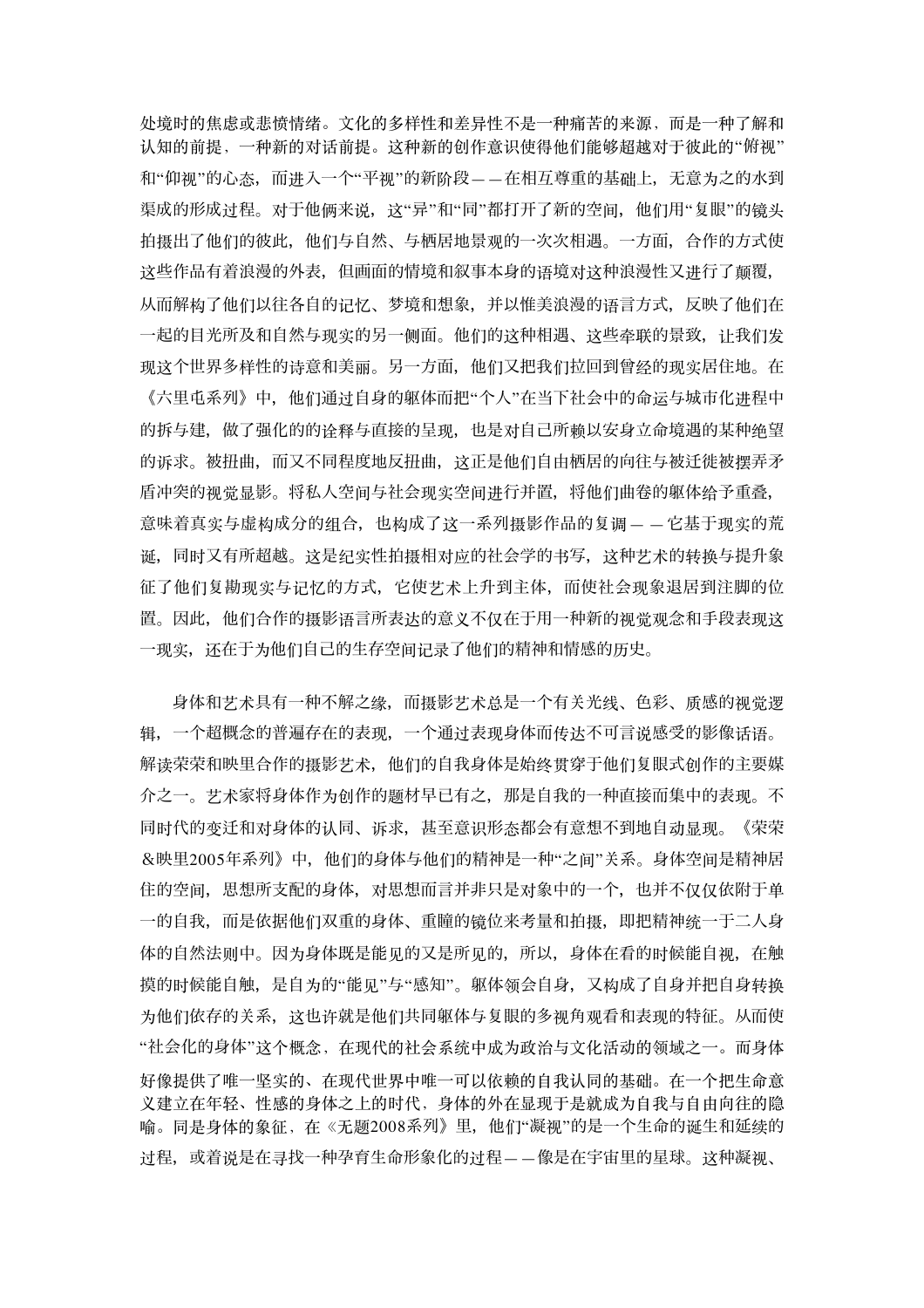抽帧、定格、放大,成为作为艺术家的他们凝视世界宇宙的象征,以及自我生命的延续与 升华。恰如《从六里屯到三影堂系列》里的他们一家子,从二人到三个儿子的相继诞生, 还有"三影堂"的创建、经营——一个家庭血缘谱系的生成一样。

最近听说他们在草场地的家、他们的三影堂艺术中心又将面临着被拆䥆— —宿命般的遭 遇。也许只有荣荣和映里可以强烈地感受到,静止的镜头只能记录瞬间的过程,人们只能 透过其作品看到了凝固的时空和视觉的形象,而事实却远不是这样简单,那些令人心颤的 现实仍在继续发生着。我们永远不能体会摄影艺术家所能达到的极限,这令人深感不安。 因为你会突然发现,现实生活的深度和广度远在我们预料之外,艺术想象的力量变成了共 同生命中可能的承受之重。

## **On the Compound Eye in Rong Rong & inri's Photography Feng Boyi**

In 1992, Rong Rong moved to Beijing to become a professional photographer. inri is Japanese and she, before moving to Beijing, was an artist and photographic journalist in Tokyo. At that time, their individual works were essentially seeking a creative basis for conception and media in their experiences of growing up and in their current living situations. More often, their works came from the contemporary culture of a region or their own countries, or they used the natural resources of their mother culture. In addition, their individual artistic creations and their experiences still develop from the places in which they live and their specific acts. Therefore, their individual creative styles are related to a specific region and situation. With the arrival of cultural globalization, and especially with the deepening of China's social transformation, the interaction between the cultures of different countries, races, and regions has become frequent and effortless. A nomadic culture of living and traveling and the search for the Bohemian spirit in these travels has become one of the main ways that artists live and create. In 2000, Rong Rong had a solo exhibition in Tokyo; there he met inri, and they have been together ever since. inri moved from Tokyo to Beijing and they started to live and work together. This blending of life with the displacement and flow of living space makes up their creative method outside of their native cultural environments and allows them to produce works that have a relationship with their location at the time. Though this creative method has preserved a certain longing for external or in-between space, it also maintains the native cultural quality that is present in previous works. As a result, this creation cannot be simply evaluated by saying that their works have a certain creative style and form derived from regional tradition or actual cultural resources. Rather, these works are a reenactment of cultural globalization and they are the result of different ethnic cultures, individual aesthetic collisions, and the artists adapting to each other after the displacement of their living space. Of course, they do not live in transient space; the joint effort and characteristics formed by spatial variation is perhaps founded on a displaced and mobile existence and series of emotions, and even the multiple spaces and visions of an ordinary household.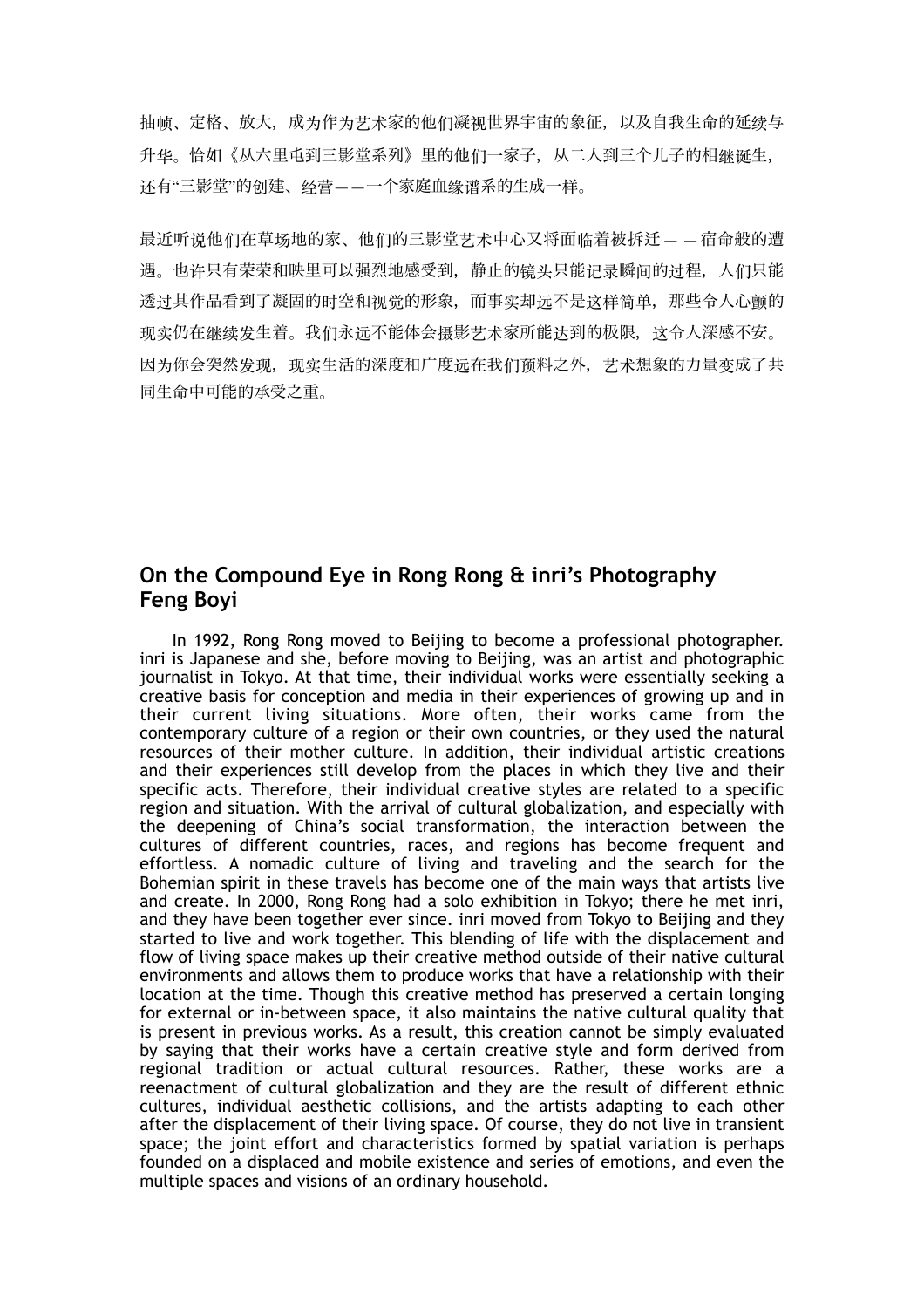Rong Rong's works before 2000 were full of bitterness, struggle, and hardships. His photography from the East Village is a record, a portrait of his true existence. His *Ruins* series is chillingly beautiful longing, the internal reflection of his living circumstance. inri's raw works and performance display the turbulent divisions and splendid passion behind her refined and calm countenance. From 2000, the art they created together caused changes in each of their previous creative styles. If Rong Rong and inri's past creations strengthened internal experience and were influenced by concerns with living conditions, then, after they started to collaborate, the mirror image formed by the viewing mode of the "third eye" was full of encounters with each other. This gave form to their series including mosaics of their bodies and natural environments with regional symbols, such as *In the Great Wall, China Series*, *In Jiayuguan, China Series, In Mount Fuiji, Japan Series,*  and *In Austria Series.* For these photographers, their works are not made to show off their bodies nor are they symbols of self-satisfaction, but rather, the works are the combination of the lives and emotions of two people; they are the self's attempt to open itself to the Other and to the fullness of nature. These works are also the revelation of the self to the other sincerely and candidly. These works appear spontaneous and unrestrained, yet they concentrate on the passion and romance of nature and discovering each other. This discovery often represents artists' emotional dependence and worry at every stage in the creation of a work. Their *We are Here·Beijing Series* was created in 2003; at the time I was curating Beijing Tokyo Art Project's opening exhibition, *Beijing Afloat.* This series was the first series of works created on the site of the 798 Art District. In this series, all experience has a true sense of the world outside the self. This sense acknowledges and understands difference, as if previous anxiety or feelings of grief and anger in the face of hardships had never existed. Cultural diversity and difference is not a source of pain, but rather it is a precondition for understanding, thought, and new dialogue. This new creative consciousness allowed them to transcend looking up to or down on each other and enter a new stage of looking straight at one another. This unintentional and successful formative process was founded on this mutual respect. For them, this difference and similarity opened new space. They used the lens, a "compound eye," to photograph each other and each of their encounters with nature and their lived landscape. Their collaborative method gives their works a romantic exterior, but the circumstances of the work and the context of narration itself overturns this romanticism, thus deconstructing their individual memories, dreams, and imaginations. This uniquely beautiful romantic language reflects their combined vision and another side of nature and reality. These encounters of theirs, this joint scenery, cause us to discover the beauty and poetry of this world's diversity; they pull us back to a previous and true residence. In *Liulitun Series,* they use their own bodies to strengthen the clear interpretation and direct appearance of the demolition and building as fate in the present society and in the process of urbanization. The series is also to a despairing appeal for the settled situation on which they depended. Being distorted, and to different extents being anti-distorted, is the visual result of the conflicts of being moved and manipulated and their longing for free living. In juxtaposing private space and the space of social reality, their curved bodies overlap, implying the unification of reality and fantasy, which forms the repeated tone of this series of photographic works. The series is based in the absurdity of reality, but it also somewhat transcends this absurdity. This is documentary photography's answer to sociological writing, this artistic transformation and promotion symbolizes their re-exploration of reality and memory. It causes art to become primary, but it also causes social phenomena to be reduced to footnotes. Therefore, the meaning of their collaborative photographic language lies in the use of a new visual conception and method to represent a reality and the recording the spiritual and emotional history of their own living space.

The body and art have an unbreakable bond, and photography has always had a visual logic related to light, color, and a sense of reality. It is a manifestation of a supra-conceptual universal existence; it is a language of images that uses the